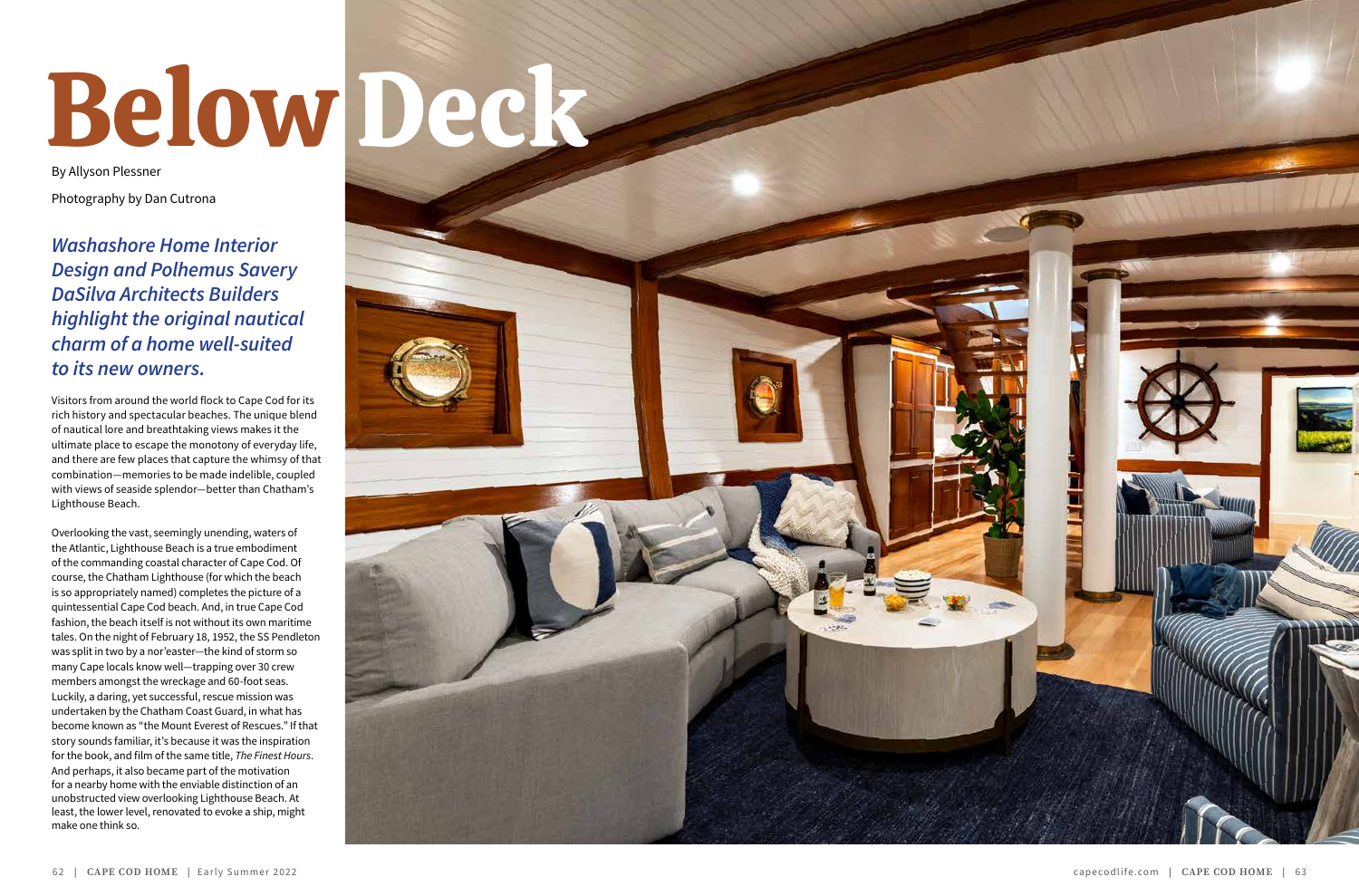



"This was a home that we originally worked on about 20 years ago," explains John DaSilva, design principal for Polhemus Savery DaSilva Architects Builders (PSD), a firm whose craftsmanship has contributed to beautiful homes across the region that capture the true natural spirit of New England. As both architects and builders, PSD was well-positioned to handle the original renovation of the home which is part of Chatham's Old Village Historic District. "It's really an iconic house in Chatham," explains DaSilva about the history of the property. In fact, the initial renovation uncovered graffiti under the finished walls (which would have then been made from open studs and wood rather than plaster and sheet rock) which spoke to the home's days as a local ice cream shop. Working with such a historic home meant an extensive renovation for the PSD team, who worked to lift the home





# Oceanacapecod.com - (508)-240-1414

and essentially remove and rebuild the second floor. "It was important to us and the homeowners to put everything back together in the same form that it had been originally," notes DaSilva, explaining that other than a small addition at one end of the house, the footprint of the original space remains the same.

"With that first renovation, there were so many fanciful details that made the project interesting for us," says DaSilva, pointing out that a lower level was made to look like the interior hull of a ship; and a second-floor bunk room, featuring built-in bunks and an overhead balcony evocative of the bow of a ship, was created. "The carpentry



that originally created that lower level is really not unlike what you would see when building a real boat," adds DaSilva. The bunk room also features mahogany flooring done with black caulk so as to emulate a ship's deck.

"The original owners had three young boys, so the idea was to create a really playful, whimsical space for them to create memories," says DaSilva. The owner even hired a muralist to paint scenes on the walls behind the portholes in the lower level so it feels like you're looking out to a faraway island or a lagoon of mermaids. "The second time around, we were grateful to work with the new homeowners, and that they respected the architecture that we did with the original renovation. So many of those fanciful details remain, but we also got to help these new owners make the space their own. Not only was it fun the first time around, it was fun the second time too,"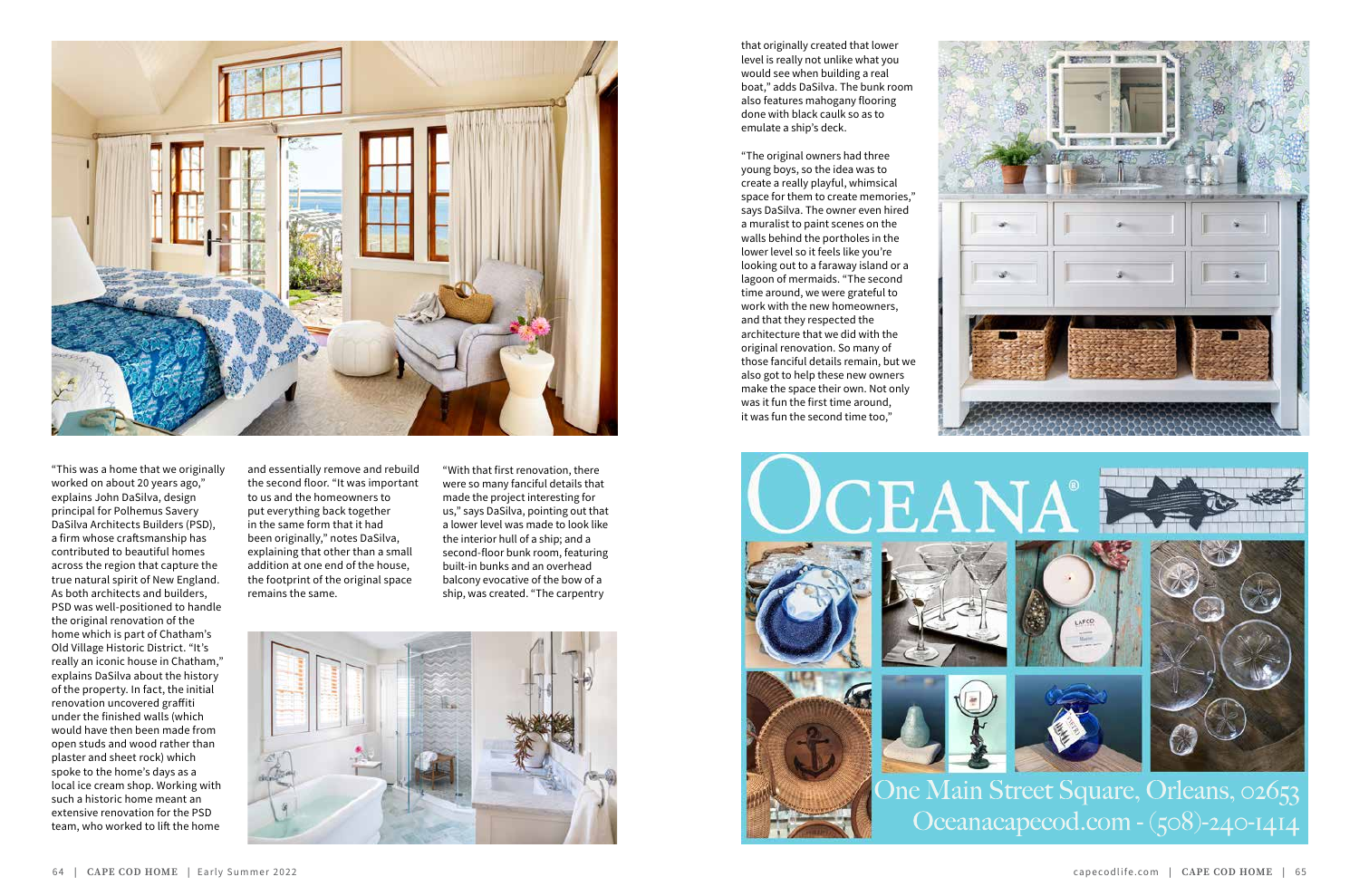

laughs DaSilva. "For us, the most important thing was to represent the client in this space, and that meant being good listeners." DaSilva goes on to explain that while the second project wasn't nearly as extensive as the first renovation, the new homeowners had their own functional needs—such as a true laundry room rather than the existing small laundry closet. Large, custom built-in cabinetry to function as a mudroom by the entryway, as well as aesthetic desires when it came to tiles, finishes, and fixtures rounded out the personalized list of deliverables.

Those interior design elements are where Peyton Lambton and Sarah Waldo of Washashore Home applied their creative expertise. The duo is passionate about reinvigorating historic mementos from serendipitous yard sale finds to archetypal architecture—and use those elements to bring rustic coastal flare to a home. Since the Cape is in no short supply of history, and this home is no exception, their skill at combining elements of old and new helped the Washashore team really understand this project, and the need to marry the powerful individuality of the original home, with the needs and personalities of the new homeowners.

"Sarah and I came on to this project to assist in the selection of tile, vanities, lighting, mirrors, and wallpaper for the bathroom, as well as helping to redesign the living areas and bedrooms with the right furniture and accessories," explains Lambton. "The clients plan to use this property as a summer house, so our goal was to make it comfortable and inviting so that the family could arrive and immediately relax."

"The stunning architectural and millwork details provided a very traditional New England base which made it easy to incorporate classic Cape Cod pieces," adds Waldo, noting that the family had a strong desire to bring a true Cape Cod feel to the home. Nautical textiles,

The original owners had three young boys, so the idea was to create a really playful, whimsical space for them to create memories.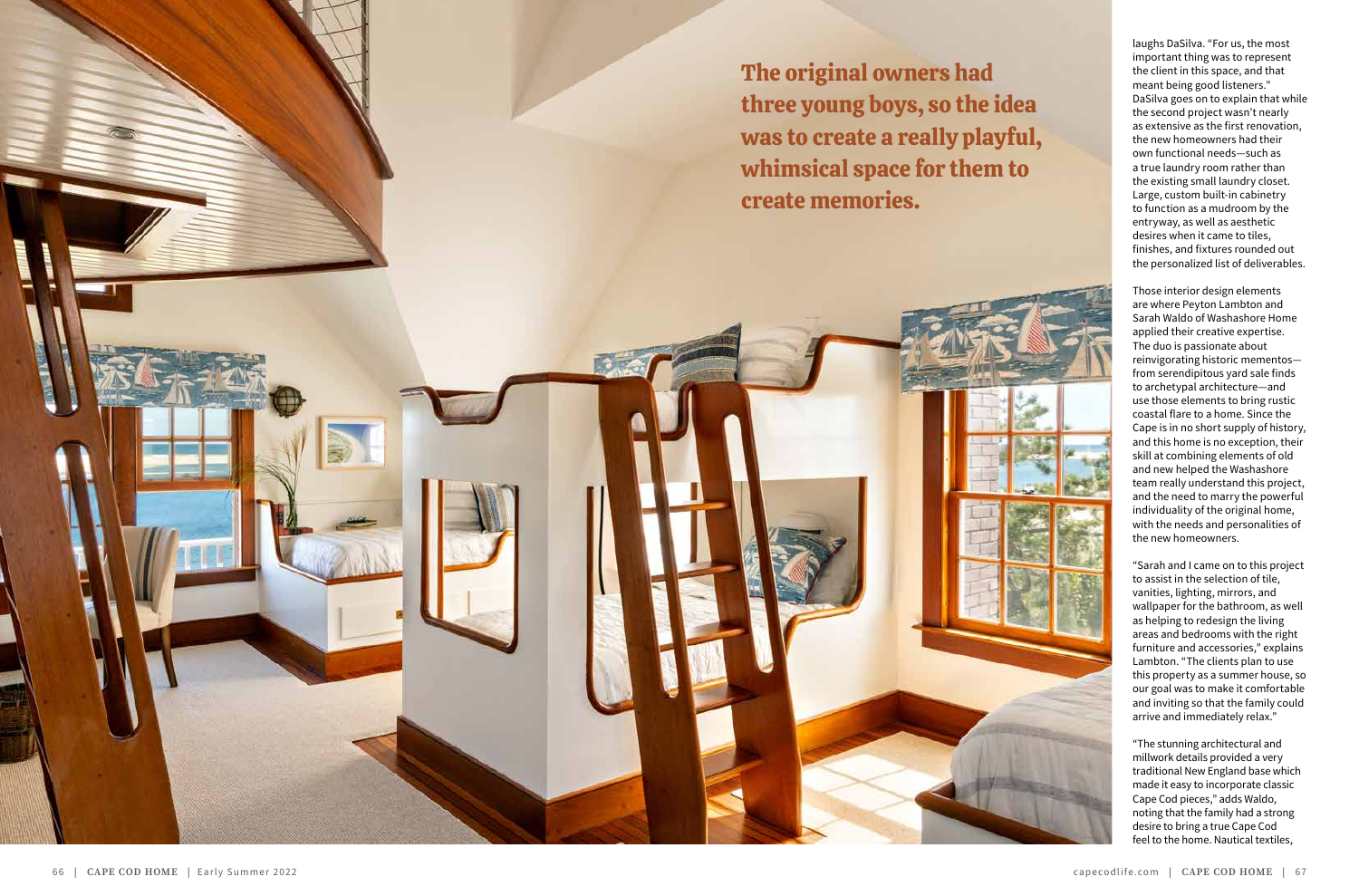CUSTOM PRECAST CONCRETE PLUNGE POOLS Hand-tiled in New Hampshire by our Tile Artisans Delivery throughout New England and the US

**l** soakepools.com | 603.749.0665 | Pembroke, NH |

Visit our website at: www.capecodcupola.com *to view quality cupolas in wood and* in *Azek* (PVC) as well as uniquely hand-<br>crafted copper weathervanes and finials.

### SMALL POOLS. BIG BENEFITS.

*Proud Supporter of*

#### CUPOLAS WEATHERVANES CAPE COD CUPOLA Ltd.



*78 State Road North Dartmouth, MA 02747* Phone: 508-994-2119 *Fax: 508-997-2511*





such as the window treatments in the bunk room depicting colorful sailboats, and energetic preppy color tones pull together the feeling of a coastal getaway, all while playing off the original seafaring vibe of the home. "We pulled inspiration from the ocean, sand, and hydrangeas just outside the door," continues Waldo, noting some of the Cape's most remarkable natural accents.

Working with a home which possesses such a strong personality, as well as a detailed history of its own, not to mention the neighborhood in which it stands, may have presented a challenge for many, but the PSD and Washashore teams were eager to pay homage to the home's character while making some much-needed updates. "The new homeowners were hoping for a fresh take on the traditional, which allowed us the opportunity to layer in fun prints, textures, and colors," says Lambton. "We worked with a lot of specific pieces of furniture as well as architectural details that



were held over from the previous owner and brought them back to life with a fun, fresh perspective."

"This project allowed us the opportunity to combine old and new. Bringing new life into a family's home and heirlooms to create a completely fresh space that feels unique to them is where we love to be creative," adds Waldo. "We always enjoy the opportunity to work along with a design/build team because it makes a project come together in a seamless way. PSD goes above and beyond with details that enhance a project, and we loved collaborating with them."

The PSD team agrees that getting the chance to return to a project that they put so much passion into 20 years earlier, and turn it into a space fit for a new family with their own love for the Cape, was a special experience. Updates to the primary and guest bathrooms as well as new finishes in the kitchen allow the often-used spaces to sparkle and shine like new; other updates such as the aforementioned built-in near the entry, provide space for kicking off sandy shoes and hanging coats, and add elements of modern functionality. The brick fireplace, originally built by PSD 20 years earlier, which received an update with new paneling and molding, offers a beautiful focal point for the living room. The drama of that space is only heightened by the ceiling, stepped up in the center. In

this room, it's easy to see the ideas of two homeowners intermingling to form one cohesive design—not unlike the ways in which the history and seaside beauty mix beyond the windows of this home, drawing so many to the splendid shores of Lighthouse Beach.

"I think our favorite aspect of the finished project was how the bathrooms came together," says